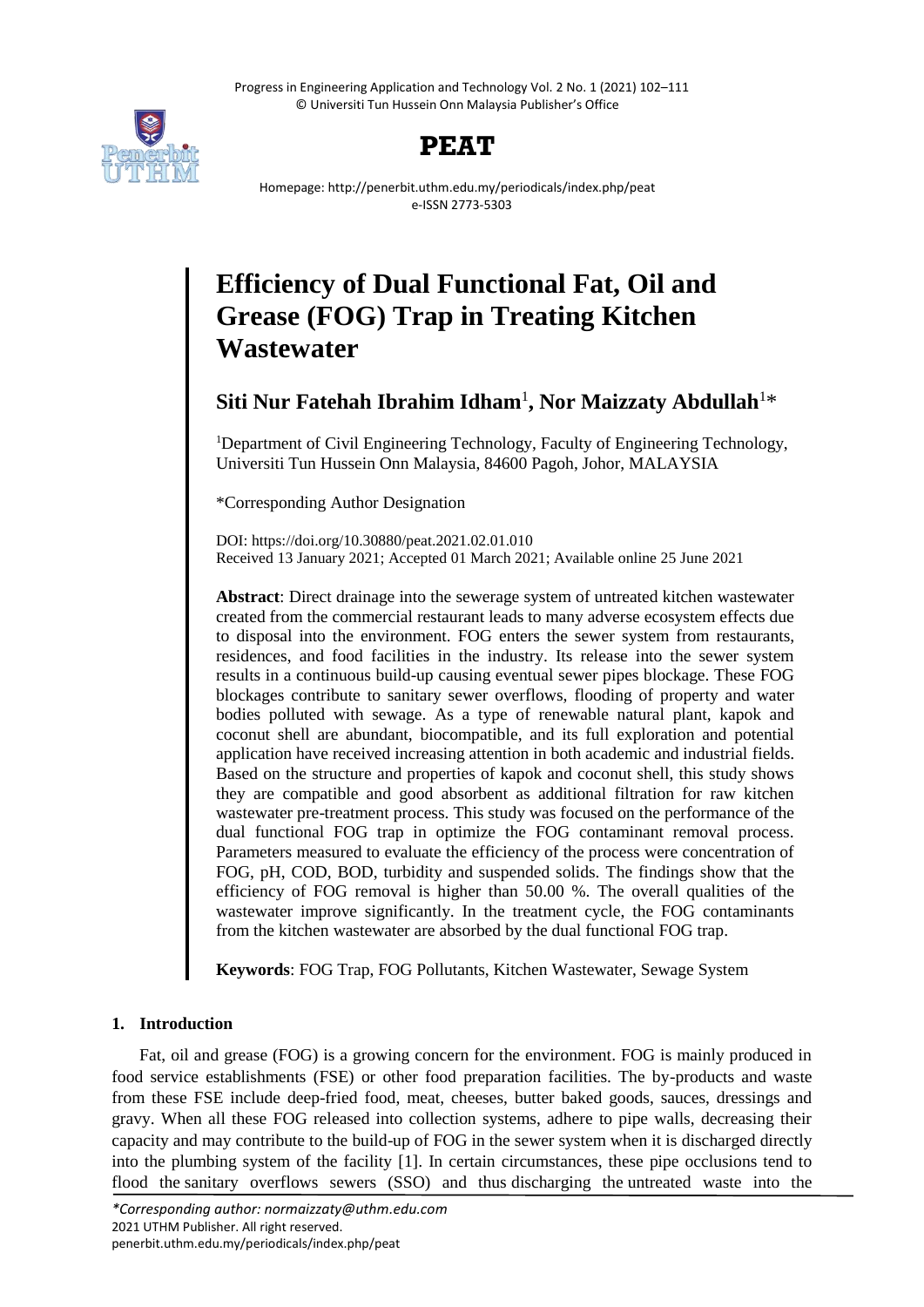environment. SSO pose a risk to public health and the environment when they discharge untreated waste made up of high nutrient and pathogen loading [2].

FOG will reduce the sewer diameter and can entirely block pipes [3] causing floods or sewer overflows, particularly in combined systems. FOG is known to contribute to more than 50.00 % of these problems [4]. A subsequent release of wastewater accelerates water pollution and exposure to pathogens. FOG also attracts vermin such as rodents and sloughed deposits may affect the pumping stations operation and the waste treatment [5]. One undesirable health risk is illegally recycled "gutter oil" in China, where 10.00 % of food is believed to be cooked with FOG from sewers [6].

# 1.1 Objectives

Two objectives are going to be achieved as follows:

- To develop a FOG trap that acts as a dual functional in pre-treating the raw kitchen wastewater.
- To investigate the efficiency of kapok and coconut shell as filters in removing the FOG from raw kitchen wastewater.

# **2. Materials and Methods**

2.1 Flow chart of the study



**Figure 1: Study flow chart**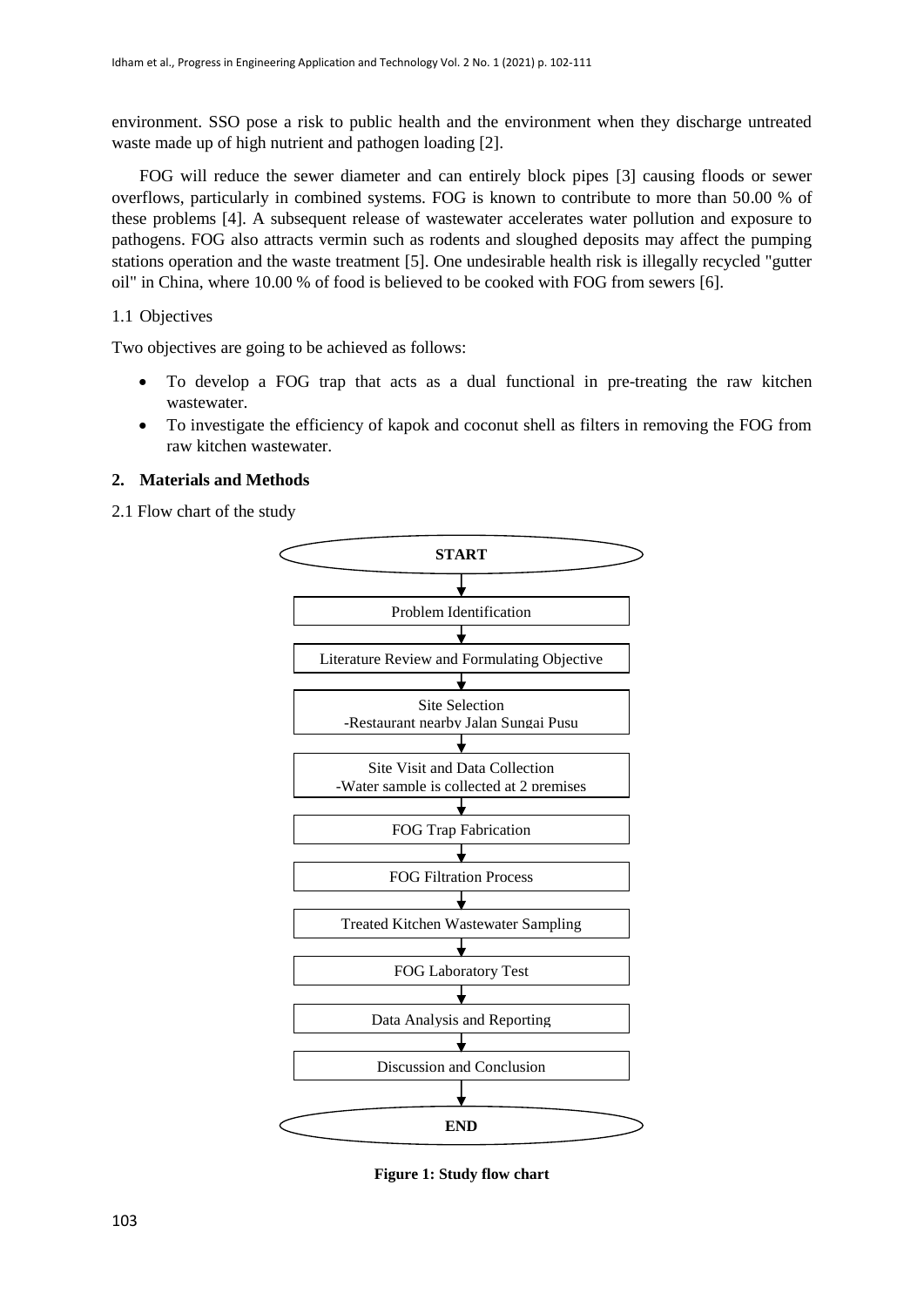# 2.2 FOG Model

The designed FOG trap made of a plastic tank with 25 L capacity while coconut shell and kapok being installed at the bottom of the tank as illustrated in Figure 2. The FOG trap installed at a level floor to ensure that the FOG trap works effectively.

| <b>Notation</b> | Compartment                    | Volume $(L)$ |
|-----------------|--------------------------------|--------------|
| A               | Screening                      | 2.5          |
|                 | Primary Sedimentation          | 11.7         |
|                 | <b>Secondary Sedimentation</b> | 5.1          |
|                 | FOG Separation Chamber         | 3.7          |
| E               | FOG Trap Capacity              | L.5          |



**Figure 2: Schematic dual functional FOG trap detail drawing**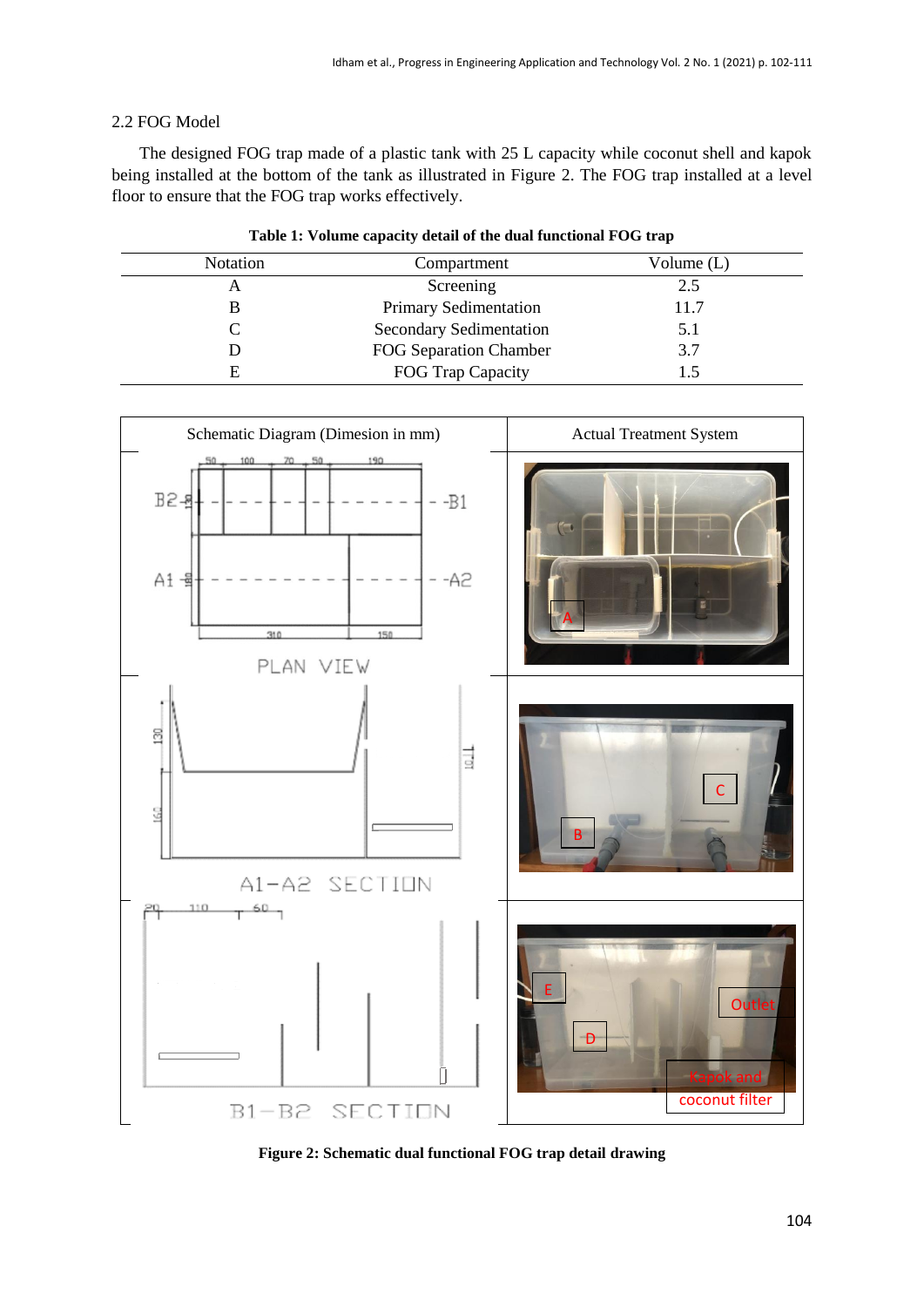## 2.2 Kitchen wastewater samples

Composite samples of kitchen wastewater were collected and tested. The samples are collected in between the evening 5.00 PM to 7.00 PM from the waste pipe in proportion to the kitchen wastewater flow as per wastewater sampling procedure by EPA (Environmental Protection Agency) at 2 different restaurant premises nearby the Jalan Sungai Pusu, Gombak which are Suntie Rose restaurant (Premise 1) and Tod's Western Street restaurant (Premise 2) nearby Kolej Vokasional Gombak.

## 2.3 Testing

#### 2.3.1 FOG Concentration Test

The total FOG concentrations were measured by partition gravimetric method (No. 5520 B) adopted from The Standard Methods (APHA 1998). 1 litre of sample required to be acidified to a pH of 2. The sample is then extracted 3 times with hexane and those extracts are combined and dried. The collected extracts are distilled at 85 °C and weighed in order to determine the value. The extracts may also be filtered through silica gel to provide a total petroleum hydrocarbon (TPH) value as well at Geotechnical Engineering Technology Laboratory located at Faculty of Engineering Technology. The FOG trap removal efficiency of FOG was calculated by Equation 1 [7].

> Efficiency  $% = (A-B)/A \times 100\%$  *Eq. 1* where  $A =$  untreated wastewater value and  $B =$  treated wastewater value.

## 2.3.2 pH Test

pH was determined using a portable Thermo-Orion probe like the Model 250 series in the Environment Engineering Technology Laboratory located at Faculty of Engineering Technology. pH meter should be calibrated before use then sensor of the probe dipped into the sample filled in a beaker. The tests will replicate three times per sample.

## 2.3.3 Chemical Oxygen Demand (COD), Suspended Solids (SS) Test

The COD and SS were analyzed [8] using respective Hach vials and DR6000 spectrophotometer in the Environment Engineering Technology Laboratory located at the Faculty of Engineering Technology. DR6000 offers high-speed wavelength scanning across the UV and Visible Spectrum and comes with over 250 pre-programmed methods. The sensor of the spectrometer being dipped into sample filled in a beaker. The tests will replicate three times per sample.

#### 2.3.4 Turbidity

Turbidity was analyzed using TL2300 Turbidimeter in the Environment Engineering Technology Laboratory located at the Faculty of Engineering Technology. The TL2300 laboratory turbidimeter measures the scattered light from water samples to determine the turbidity value of the samples [9]. The sample is filled into the provided tube and tested. The tests will replicate three times per sample.

#### 2.3.5 Biological Oxygen Demand (BOD) Test

BOD<sup>5</sup> solids were evaluated using standard methods like APHA 1998 [8] by using BOD incubator with respective Hach vials and DR6000 spectrophotometer in the Environment Engineering Technology Laboratory located at Faculty of Engineering Technology. BOD Incubator is used to maintain temperature for test tissue culture growth, storage of bacterial cultures and incubation where a high degree of constant temperature accuracy is required as needed to be followed in the electrode method. Preparation of BOD dilution water is 2.00 % of glucose-glutamic acid solution done before the BOD determination. The reading was taken before incubation and after 5 days in the incubator as the result being calculated by Equation 2. The tests will replicate three times per sample.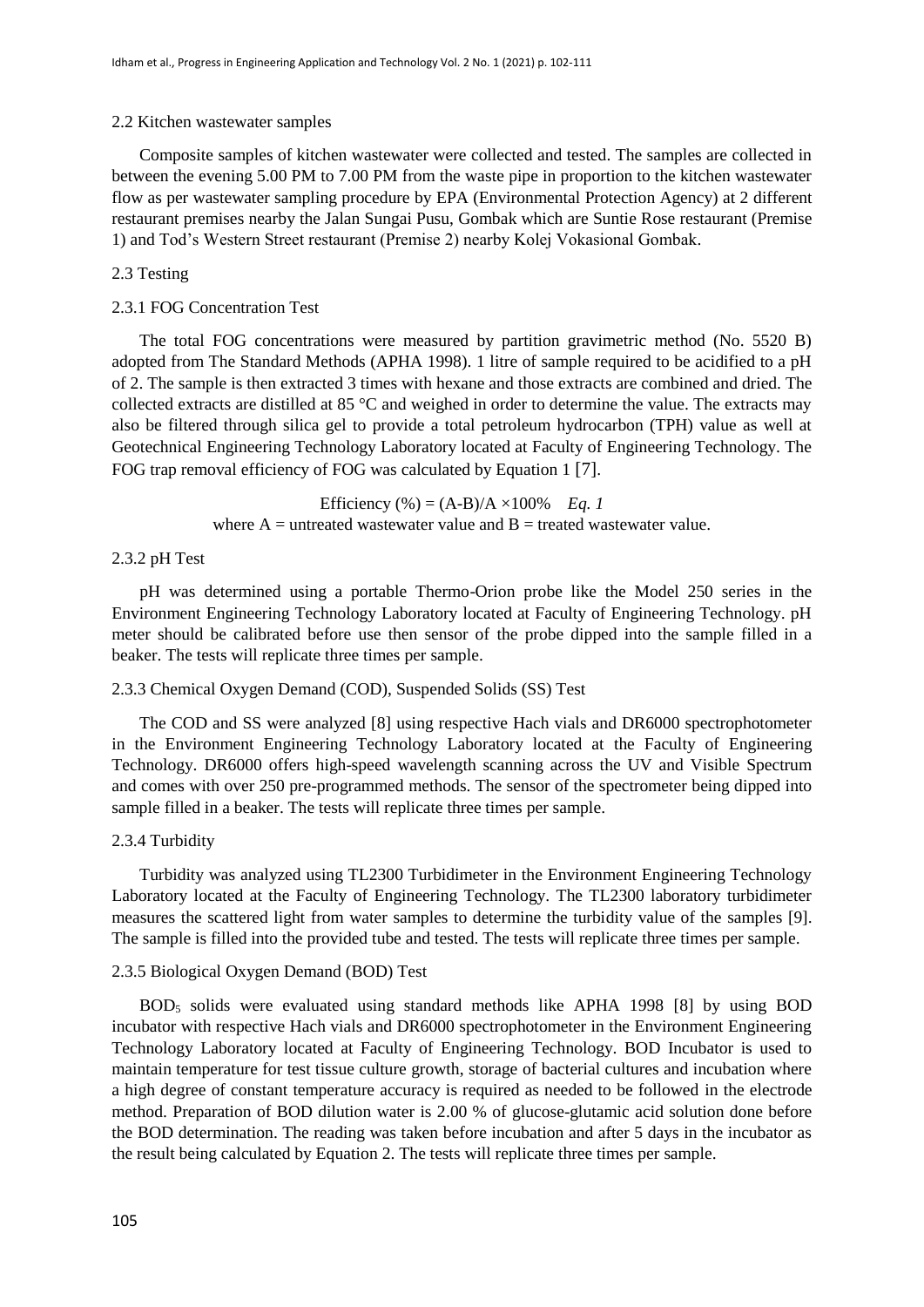$BOD_5 = (DO_0 - DO_5)$  *Eq. 2* 

where  $DO_0 =$  dissolved oxygen value before incubation and  $DO_5 =$  dissolved oxygen value after 5 days in the incubator.

## **3. Results and Discussion**

The expectation was to develop a FOG trap that acts as a dual functional in treating the raw kitchen wastewater. By achieving this aim, kitchen wastewater being released to drain will have higher quality hence lessening the pollution to the water body and pipe blocking. An analysis is done according to the parameter used in order to study the quality of kitchen wastewater while investigating the efficiency of kapok and coconut shell as a filter in removing the FOG from raw kitchen wastewater. The conditions for best adsorption process operation performed based on the results obtained from the testing done which revealed the possible way to optimize the FOG contaminant removal process. Moreover, the efficiency of kapok and coconut shell as a pre-treatment is evaluated to improve the wastewater quality. Thus the main purpose of this chapter is to achieve the research objectives of this study.

## 3.1 Raw kitchen wastewater sample from 2 different premises

#### **Table 2: Parameters of raw kitchen wastewater samples**

| Parameter               |           | Raw kitchen wastewater | Effluent Standard by the<br><b>Environmental Quality</b><br>Act 1974 |  |
|-------------------------|-----------|------------------------|----------------------------------------------------------------------|--|
|                         | Premise 1 | Premise 2              |                                                                      |  |
| pH                      | 7.50      | 6.90                   | $5.5 - 9.0$                                                          |  |
| $FOG$ (mg/L)            | 168.0     | 262.1                  | <10                                                                  |  |
| BOD <sub>5</sub> (mg/L) | 220.6     | 857.8                  | < 50                                                                 |  |
| $COD$ (mg/L)            | 470.3     | 1840.4                 | < 50                                                                 |  |
| Turbidity (NTU)         | 11.3      | 19.5                   | $<$ 5                                                                |  |
| $SS \, (mg/L)$          | 210.5     | 375.1                  | < 100                                                                |  |

3.2 Percentage removal efficiency after pre-treatment of kitchen wastewater sample

#### **Table 3: Percentage removal efficiency after pre-treatment of kitchen wastewater sample from premise 1**

| Parameters                 | Initial<br>Reading | Effluent         |                   |                  |                    | Removal            |
|----------------------------|--------------------|------------------|-------------------|------------------|--------------------|--------------------|
|                            |                    | First<br>Reading | Second<br>Reading | Third<br>Reading | Average<br>Reading | Efficiency<br>(% ) |
| pH                         | 7.30               | 7.15             | 7.08              | 7.13             | 7.12               | -                  |
| $FOG$ (mg/L)               | 168.0              | 56.3             | 55.7              | 56.0             | 56.0               | 66.67              |
| BOD <sub>5</sub><br>(mg/L) | 220.6              | 106.5            | 105.8             | 102.7            | 105.0              | 52.40              |
| $COD$ (mg/L)               | 470.3              | 162.6            | 159.1             | 157.1            | 159.6              | 66.06              |
| Turbidity<br>(NTU)         | 11.3               | 4.8              | 4.6               | 4.7              | 4.7                | 58.41              |
| $SS \, (mg/L)$             | 210.5              | 43.7             | 42.5              | 43.5             | 43.2               | 79.47              |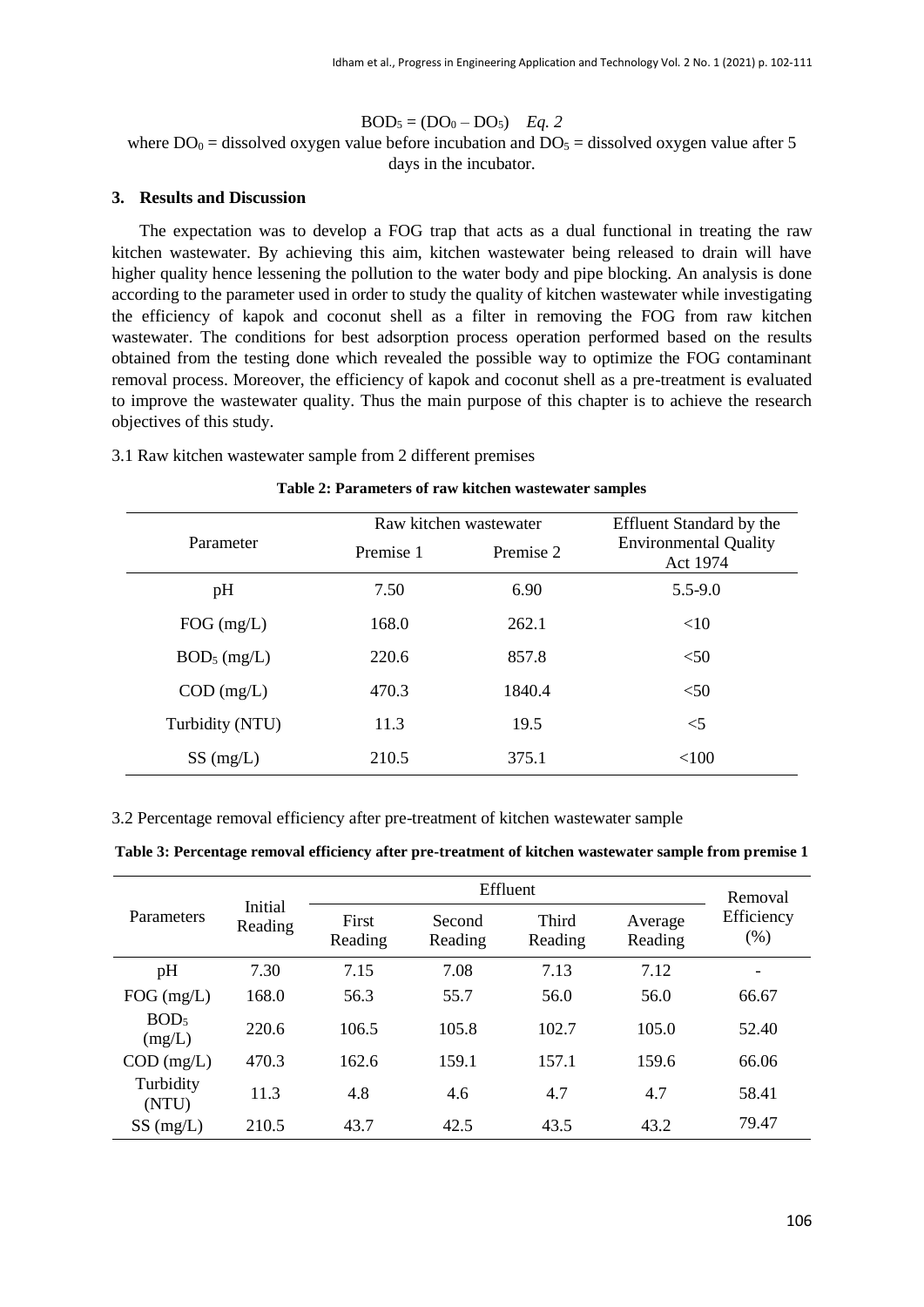| Parameters                 | Initial<br>Reading | Effluent         |                   |                  |                    | Removal            |
|----------------------------|--------------------|------------------|-------------------|------------------|--------------------|--------------------|
|                            |                    | First<br>Reading | Second<br>Reading | Third<br>Reading | Average<br>Reading | Efficiency<br>(% ) |
| pH                         | 6.90               | 7.10             | 7.06              | 7.01             | 7.06               |                    |
| $FOG$ (mg/L)               | 262.1              | 109.4            | 109.4             | 108.8            | 109.2              | 58.35              |
| BOD <sub>5</sub><br>(mg/L) | 857.8              | 383.3            | 382.6             | 381.9            | 382.6              | 55.40              |
| $COD$ (mg/L)               | 1840.4             | 586.9            | 586.5             | 586.1            | 586.5              | 68.13              |
| Turbidity<br>(NTU)         | 19.5               | 8.4              | 8.3               | 8.3              | 8.3                | 57.44              |
| $SS \, (mg/L)$             | 375.1              | 114.8            | 114.7             | 114.3            | 114.6              | 69.44              |

**Table 4: Percentage removal efficiency after pre-treatment of kitchen wastewater sample from premise 2**

#### 3.3 Result analysis

#### 3.3.1 FOG Concentration Test

The data obtained from testing were analyzed to conclude the removal efficiency of the dual functional FOG trap in treating the raw kitchen wastewater. As mentioned in FOG trap Installation Guidelines [10] capable of reducing the quality to the maximum that is 50 mg/L before being channelled to the downstream. This follows with the limit set in Malaysian Sewerage Industry Guidelines (MSIG) by Suruhanjaya Perkhidmatan Air Negara (SPAN). Removal efficiency is 66.67 % for the sample from premise 1 while 58.35 % for the sample from premise 2 as shown in Table 3 and Table 4. It is resulting in 56.00 mg/L, effluent from premise 1 and 109.20 mg/L, effluent from premise 2 as shown in Figure 3. The FOG contaminant is partially being absorbed by the dual functional FOG trap in the pre-treatment cycle due to the kapok's hydrophobic-oleophilic characteristics as an oil sorbent as mentioned in [11], [12] study. However, [13], [14] kapok has higher removal efficiency that was 100.00 % and more than 99.40 %, respectively, which showed excellent performance of kapok in the removal of oils from oily.



**Figure 3: The initial reading and effluent reading of FOG in samples from premise 1 and 2**

#### 3.3.2 BOD<sub>5</sub> Test

The application of coconut shell and kapok provides sufficient microorganisms for the degradation of organic contaminants in kitchen wastewater. The concentration of BOD for raw kitchen wastewater from premise 1 was 220.6 mg/L filtered through the dual functional FOG trap and the BOD decreased to 105.00 mg/L. The removal efficiency of the sample from premise 1 is 52.40 %.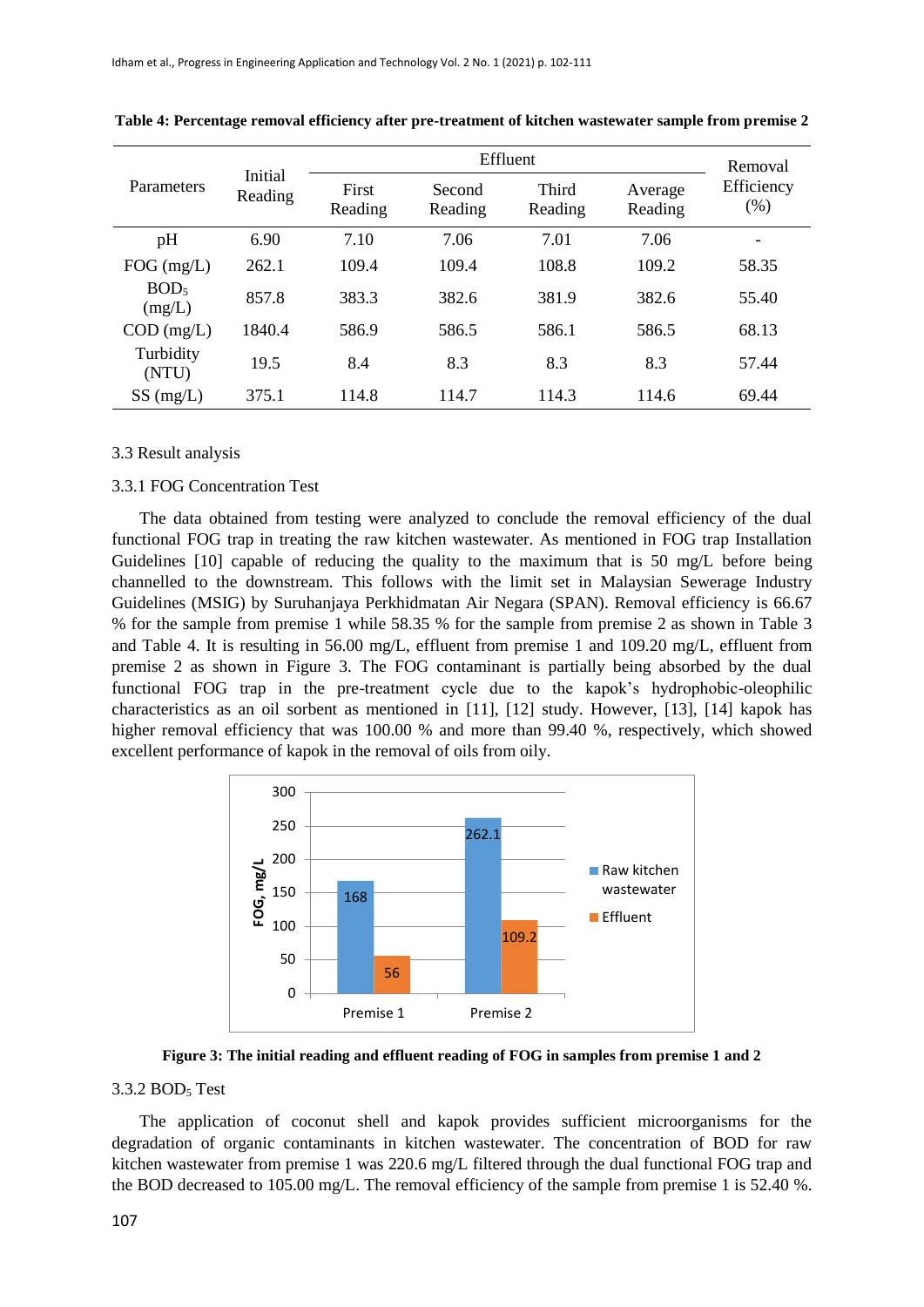Premise 2 raw kitchen wastewater samples were 857.80 mg/L, resulting in 382.6 mg/L after the pretreatment, resulting in a decrease of 58.35 %. as shown in Table 2, 3 and Figure 4. However, better performance was achieved in [15] study on wastewater treatment using filter material from bark, activated charcoal, foam and sand.



**Figure 4: The initial reading and effluent reading of BOD in samples from premise 1 and 2**

# 3.3.3 COD Test

COD removal efficiency in for raw and treated kitchen wastewater is shown in Table 2, 3 and 4. The sample from premise 1 has higher removal efficiency than the sample from premise 2 is may due to the pH value of samples from premise 1 is closer to 7 (neutral) than samples from premise 2. However, according to studies from Jordan [16], shows that the treated raw wastewater sample was removed 72.00 % of COD. The concentration of COD in raw kitchen wastewater for the sample from premise 1 is 470.30 mg/L whereas 1840.40 mg/L results in the sample from premise 2. According to [16] the COD was generally higher than BOD measure of a given sample by the number of refractory organics in the sample. After filtered with kapok and coconut shell in the dual functional FOG trap, COD concentration decreased significantly to 159.60 mg/L for the sample from premise 1 is whereas 586.50 mg/L result in the sample from premise 2.



**Figure 5: The initial reading and effluent reading of COD in samples from premise 1 and 2**

# 3.3.4 Turbidity Test

The turbidity of raw kitchen wastewater from premise 1 was 11.3 NTU and 19.5 NTU for the sample from premise 2. The removal efficiency in turbidity is 58.41 % for the sample from premise 1 while 58.35 % for the sample from premise 2. Thus, the turbidity of the sample from premise 1 is resulting in 4.7 NTU and 8.3 NTU for effluent from premise 2. However, the better performance [7]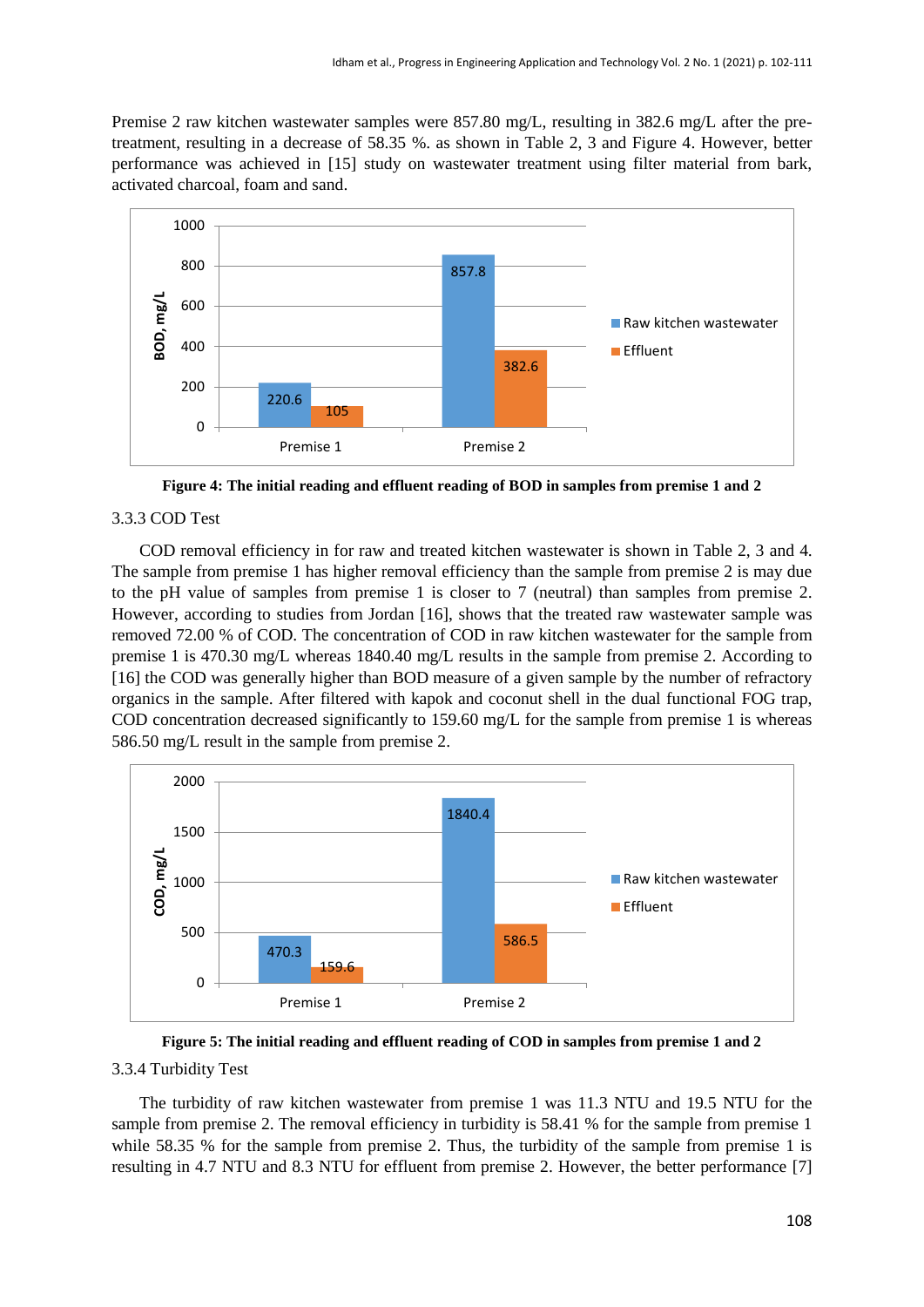study on wastewater treatment using peat as filter material. The turbidity removal is ranging from 35.00 % to 84.00 % of the results in treating raw kitchen wastewater. Its shows that the percentage efficiency removal both premises is higher than 35.00 % and can be considered as a good performance of pollutant removal process.



**Figure 6: The initial reading and effluent reading of turbidity in samples from premise 1 and 2**

# 3.3.4 Suspended Solid Test

The concentration of suspended solid of raw kitchen wastewater from premise 1 is 375.10 mg/L while 210.00 mg/L from premise 2. This shows both samples have a lot of solid pollutant drifting and floating in the water. The effluent suspended solid reading for the sample from premise 1 is 43.20 mg/L and 114.60 mg/L for the sample from premise 2. The result passed a little bit off the effluent limit in the [17] based on standard B. Suspended solid removal efficiency in the sample from premise 1 is 79.47 % while 69.44 % for the sample from premise 2. The removal efficiency of suspended solids is the highest among other parameters. The hollow structure of kapok filter contributed as it has a small internal diameter of  $14.5 \pm 2.4$  µm hence contributed to lowering the suspended particle efficiently through the dual functional FOG trap pre-treatment cycle.



**Figure 7: Removal efficiency of SS in samples from premise 1 and 2**

#### **4. Conclusion**

In conclusion, the FOG concentration, BOD<sub>5</sub>, COD, turbidity and SS were improved after going through pre-treatment in the dual functional FOG trap. In relation to objective 1, The removal efficiency of these parameters are ranging from 58.55 % - 66.67 % for FOG concentration, 52.40 %- 55.40 % for BOD5, 66.06 % -68.13 % for COD, 57.44 - 58.41 % for turbidity and 69.44 - 79.47 % for suspended solids. The raw kitchen wastewater has been pre-treated and the quality of it has improved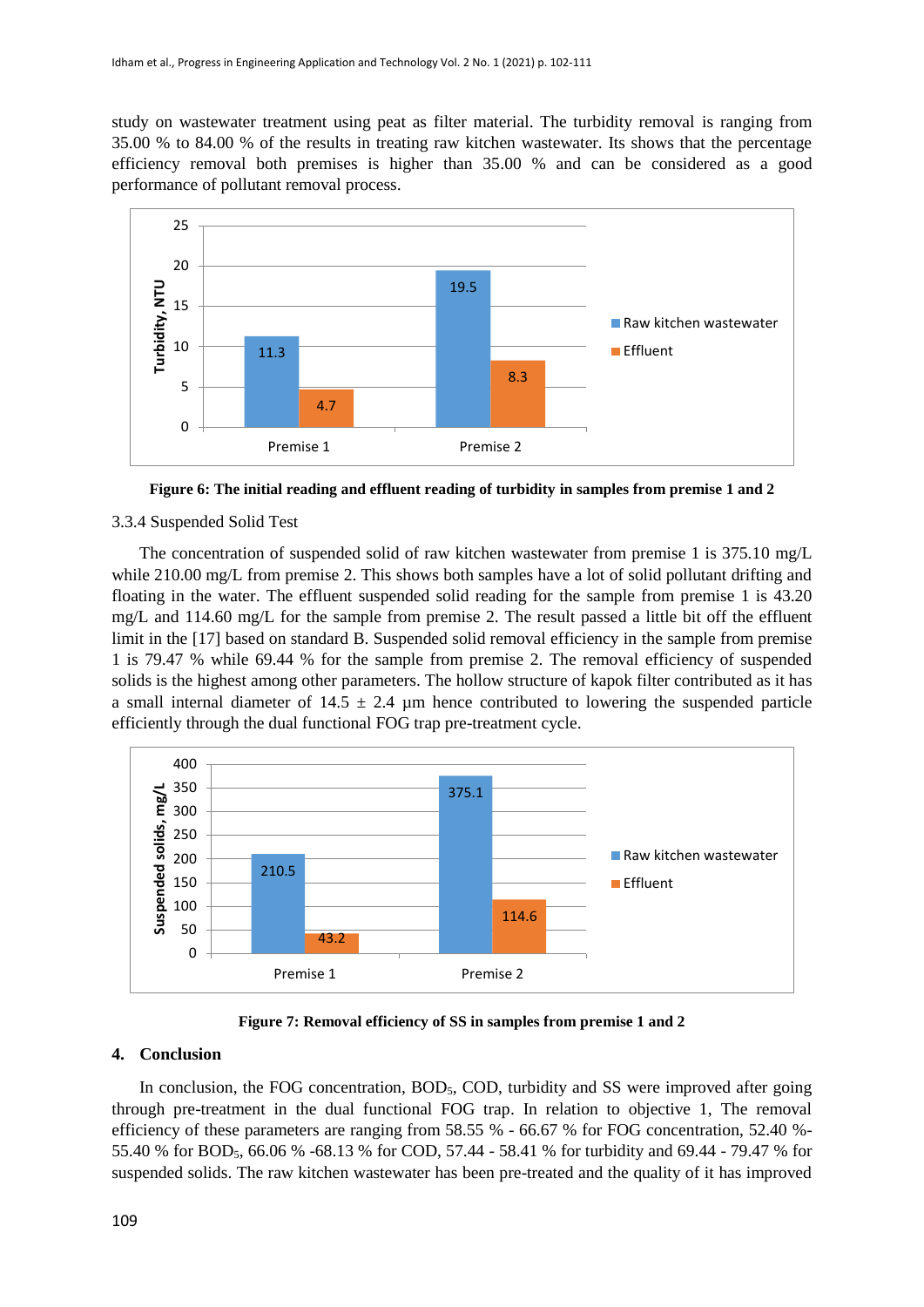more than 50.00 %. It proves that the FOG trap is acting as a dual functional in pre-treating the raw kitchen. As for the last objective, the kapok and coconut shell contributing to FOG samples due to their high efficiency in filtration characteristics as mentioned in literature. This is because of the result of the shows high in removal efficiency of FOG concentration that is 66.67 % sample from premise 1 while 58.35 % sample from premise 2 which make the effluent 56.00 mg/L and 109.20 mg/L. This did not meet the O&G standard discharge referred to in Environmental Quality Regulation 2009 that is limited to 1.00 mg/L for Standard A and 10.00 mg/L for Standard B [17]. However, results data has proved the efficiency of kapok and coconut shell as pre-treatment as the wastewater quality improved significantly. Recommendation for future research is to handle samples within the sample holding time to prevent error in result data and samples must be collected more if it is possible to increase accuracy. This recommendation can be used to achieve greater reliability in terms of future research.

## **Acknowledgement**

The authors would like to thank the Faculty of Engineering Technology, Universiti Tun Hussein Onn Malaysia for the support of this research.

#### **References**

- [1] I. A. F. Husain, M. F. Alkhatib, M. S. Jami, M. E. S. Mirghani, Z. Bin Zainudin, and A. Hoda, "Problems, control, and treatment of fat, oil, and grease (FOG): A review," *J. Oleo Sci.*, vol. 63, no. 8, pp. 747–752, 2014.
- [2] A. T. Nadim, "Analysis of Grease Abatement Devices and the Measurement of Fat, Oil, and Grease in Food Service Establishment Waste Stream," *J. Chem. Inf. Model.*, vol. 53, no. 9, pp. 1689–1699, 2019.
- [3] R. M. Ashley, A. Fraser, R. Burrows, and J. Blanksby, "The management of sediment in combined sewers," *Urban Water*, vol. 2, no. 4, pp. 263–275, 2000.
- [4] K. M. Keener, J. J. Ducoste, and L. M. Holt, "Properties Influencing Fat, Oil, and Grease Deposit Formation," *Water Environ. Res.*, vol. 80, no. 12, pp. 2241–2246, 2008.
- [5] J. B. Williams, C. Clarkson, C. Mant, A. Drinkwater, and E. May, "Fat, oil and grease deposits in sewers: Characterisation of deposits and formation mechanisms," *Water Res.*, vol. 46, no. 19, pp. 6319–6328, 2012.
- [6] J. G. Wang Jinfu, "Interview by China Daily," *Tsinghua University and Institute of Botany, Chinese Academy of Sciences*, 2011. [Online]. Available: http://www.chinadaily.com.cn/opinion/2011-10/31/content\_14004907.htm. [Accessed: 03-Jun-2020].
- [7] A. Al-Gheethi, R. M. S. R. Mohamed, W. Nyokiew, E. Noman, and A. H. M. Kassim, "Establish in-house: A pre-treatment method of fat, oil and grease (FOG) in kitchen wastewater for safe disposal," *Int. J. Integr. Eng.*, vol. 11, no. 2, pp. 171–177, 2019.
- [8] G. M. Nisola *et al.*, "Cell immobilized fog-trap system for fat, oil, and grease removal from restaurant wastewater," *J. Environ. Eng.*, vol. 135, no. 9, pp. 876–884, 2009.
- [9] N. Farjana, D. C. Kallesh, B. L. Manjunath, B. J. Priyesh, and K. B. Poornima, "Rapid Sand Filter Using Coconut Shell," *Int. Res. J. Eng. Technol.*, vol. 5, no. 4, 2018.
- [10] "Garis Panduan Pemasangan Perangkap Minyak di Premis Makanan di Kawasan Pihak Berkuasa Tempatan (PBT)." 2017.
- [11] A. U. Naharudin *et al.*, "Kapok as an Adsorbent for Industrial Wastewater," vol. 05, no. 02, pp. 48–54, 2019.
- [12] M. A. Abdullah, A. U. Rahmah, and Z. Man, "Physicochemical and sorption characteristics of